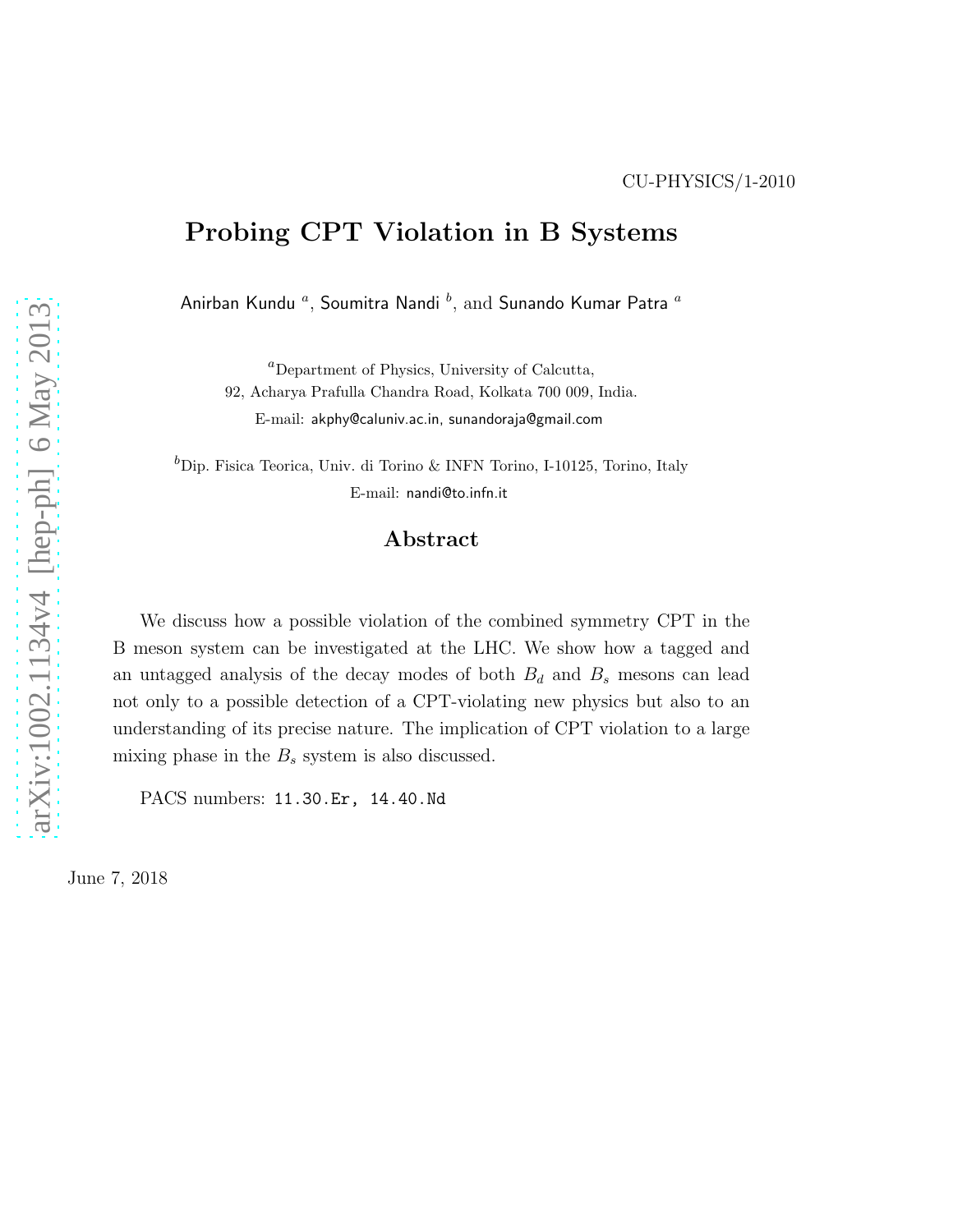## 1 Introduction

The combined symmetry CPT is supposed to be an exact symmetry of any local axiomatic quantum field theory. This is indeed supported by the experiments: all possible tests so far [\[1\]](#page-12-0) have yielded negative results, consistent with no CPT violation. Why then should we be interested in the possibility of CPT violation in the B system? There are three main reasons: first, any symmetry which is supposed to be exact ought to be questioned and investigated, and we may get a surprise, just like the discovery of CP violation; second, it is not obvious that CPT will still be an exact symmetry in the bound state of quarks and antiquarks, where the asymptotic states are not uniquely defined [\[2\]](#page-12-1); third, there may be some nonlocal and nonrenormalisable string-theoretic effects at the Planck scale which have a ramification at the weak scale through the effective Hamiltonian [\[3\]](#page-13-0). Moreover, this effect can very well be flavour-sensitive, and so the constraints obtained from the K system [\[4\]](#page-13-1) may not be applicable to the B systems. A comprehensive study of CPT violation in the neutral K meson system, with a formulation that is closely analogous to that in the B system, may be found in [\[5\]](#page-13-2).

There are already some investigations on CPT violation in B systems. Datta *et al.* [\[6\]](#page-13-3) have shown how CPT violation can lead to a significant lifetime difference  $\Delta\Gamma/\Gamma$  in the generic  $M^0$ - $\overline{M}{}^0$  system, where  $M^0 = K^0, B^0$ , or  $B_s$ . It was discussed in [\[7\]](#page-13-4) how direct CP asymmetries and semileptonic decays can act as a probe of CPT violation. Signatures of CPT violation in non-CP eigenstate channels was discussed in [\[8\]](#page-13-5). The role of dilepton asymmetry as a test of CPT violation and possible discrimination from  $\Delta B = -\Delta Q$  processes were investigated in [\[9\]](#page-13-6). The BaBar experiment at SLAC has tried to look for CPT violation in the diurnal variations of CP-violating observables and set some limits [\[10\]](#page-13-7).

Right now, there is no signature of CPT violation, or for that matter any type of new physics, in the width difference of  $B^0 - \overline{B}{}^0$  and decay channels of  $B_d$ <sup>[1](#page-1-0)</sup>. The width difference for the  $B_d$  system,  $\Delta \Gamma_d$ , is too small yet to be measured experimentally, and the bound is compatible with the Standard Model (SM). On the other hand, it is expected that the width difference  $\Delta\Gamma_s$  would be significant for the  $B_s$  system, but at the same time we know that the theoretical uncertainties are quite significant [\[11\]](#page-13-8). If there is some new physics (NP) that does not contribute to the absorptive part of the  $B_s^0 - \overline{B_s}^0$  box, the width difference can only go down [\[12\]](#page-13-9), while there are models where this conclusion may not be true [\[13\]](#page-13-10). To add to this murky situation, the CP-violating phase  $\beta_s$ , which is expected to be very small from the CKM paradigm, has been measured [\[14\]](#page-13-11) to be large, compatible with the SM expectations only at the  $2.1\sigma$  level. The situation is interesting: there is hint of some NP, but we are yet to be certain of its exact nature, not to mention whether it exists at all.

<span id="page-1-0"></span><sup>&</sup>lt;sup>1</sup>We use  $B^0$  and  $\overline{B}{}^0$  to indicate the flavour eigenstates,  $B_d$  as a generic symbol for both of them, and similarly for  $B_s$ . The symbol  $B_q$  will mean either a  $B_d$  or a  $B_s$ .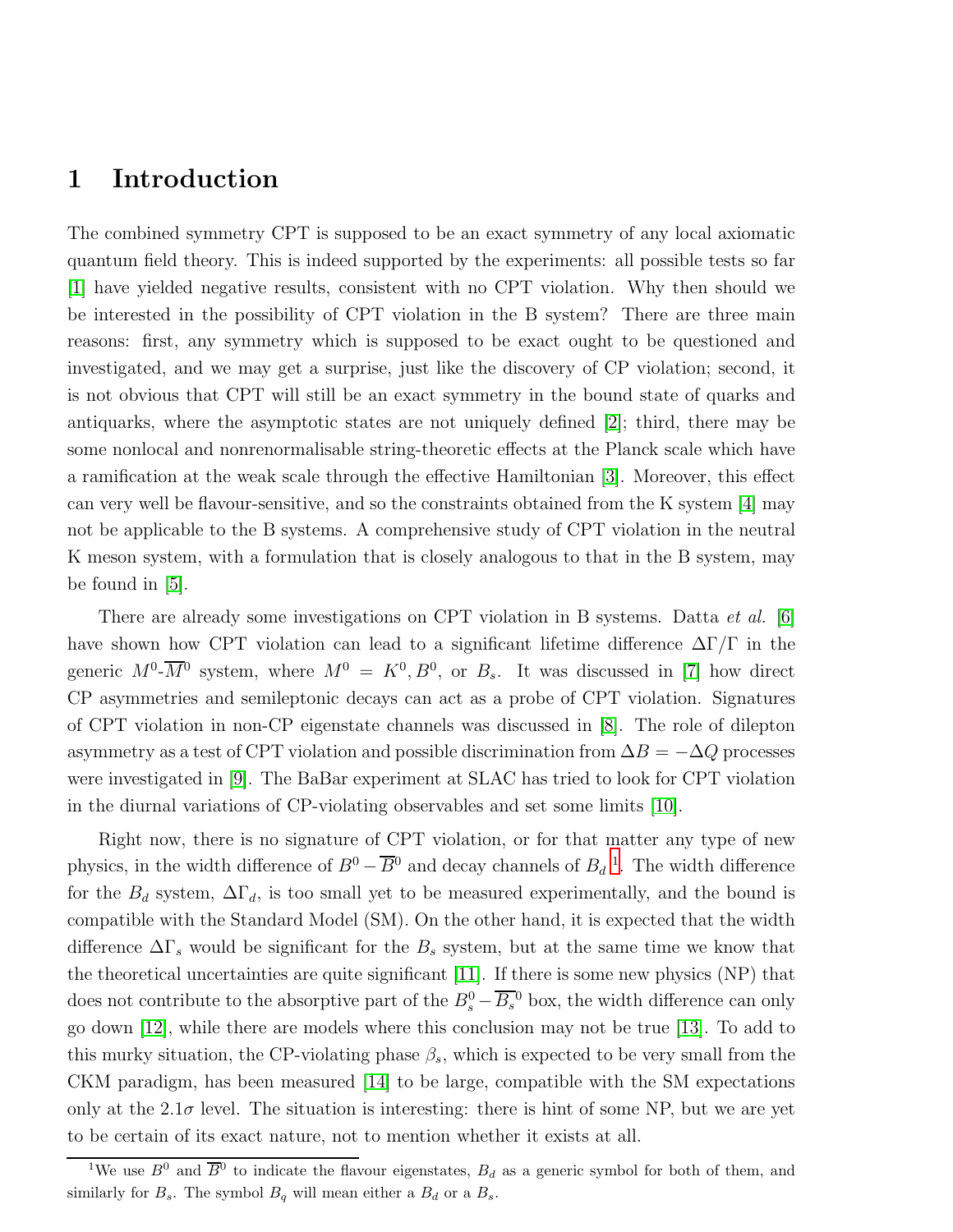In this situation, let us try to see what we can expect at the LHC, where the  $B_s$  meson, along with the  $B_d$ , will be copiously produced. We are helped by the fact that the time resolution in ATLAS and CMS are of the order of 40 fs, so one can track the time evolution of even the rapidly oscillating  $B_s$ . Thus, we expect excellent tagged and untagged measurements of both  $B_d$  and  $B_s$  mesons. It is best to focus upon the single-amplitude observables:  $B_d \rightarrow$  $J/\psi K_S$  and  $B_s \to J/\psi \phi$  or  $B_s \to D_s^+ D_s^-$  <sup>[2](#page-2-0)</sup>. For the  $J/\psi \phi$  mode, one has to perform the angular analysis and untangle the CP-even and CP-odd channels.

In this paper, we will discuss how one can detect the presence of a CPT violating new physics from the tagged and untagged measurements of the decay. We will confine our discussion to the case where CPT violation is small compared to the SM amplitude, just to make the results more transparent. The conclusions do not change qualitatively if the CPT violation is large, which, we must say, is a far-off possibility based on the data from the other experiments [\[10\]](#page-13-7). We will also show how the nature of the CPT violating term can be probed through these measurements.

In Section 2, we mention the relevant expressions, and introduce CPT violation, with relevant expressions, in Section 3. The analysis for both  $B_d$  and  $B_s$  systems is performed in Section 4, while we summarise and conclude in Section 5.

#### 2 Basic Formalism

Let us introduce CPT violation in the Hamiltonian matrix through the parameter  $\delta$  which can potentially be complex:

$$
\delta = \frac{H_{22} - H_{11}}{\sqrt{H_{12} H_{21}}},\tag{1}
$$

so that

$$
\mathcal{M} = \left[ \left( \begin{array}{cc} M_0 - \delta' & M_{12} \\ M_{12}^* & M_0 + \delta' \end{array} \right) - \frac{i}{2} \left( \begin{array}{cc} \Gamma_0 & \Gamma_{12} \\ \Gamma_{12}^* & \Gamma_0 \end{array} \right) \right],
$$
 (2)

where  $\delta'$  is defined by

$$
\delta = \frac{2\delta'}{\sqrt{H_{12}H_{21}}}.
$$
\n(3)

Solving the eigenvalue equation of  $M$ , we get,

<span id="page-2-0"></span><sup>2</sup>They are not strictly single-channel as there is a penguin process whose dominant part has the same phase as the leading Cabibbo-allowed tree process, but on the other hand these channels are easy to measure, and the penguin pollution is quite small and well under control.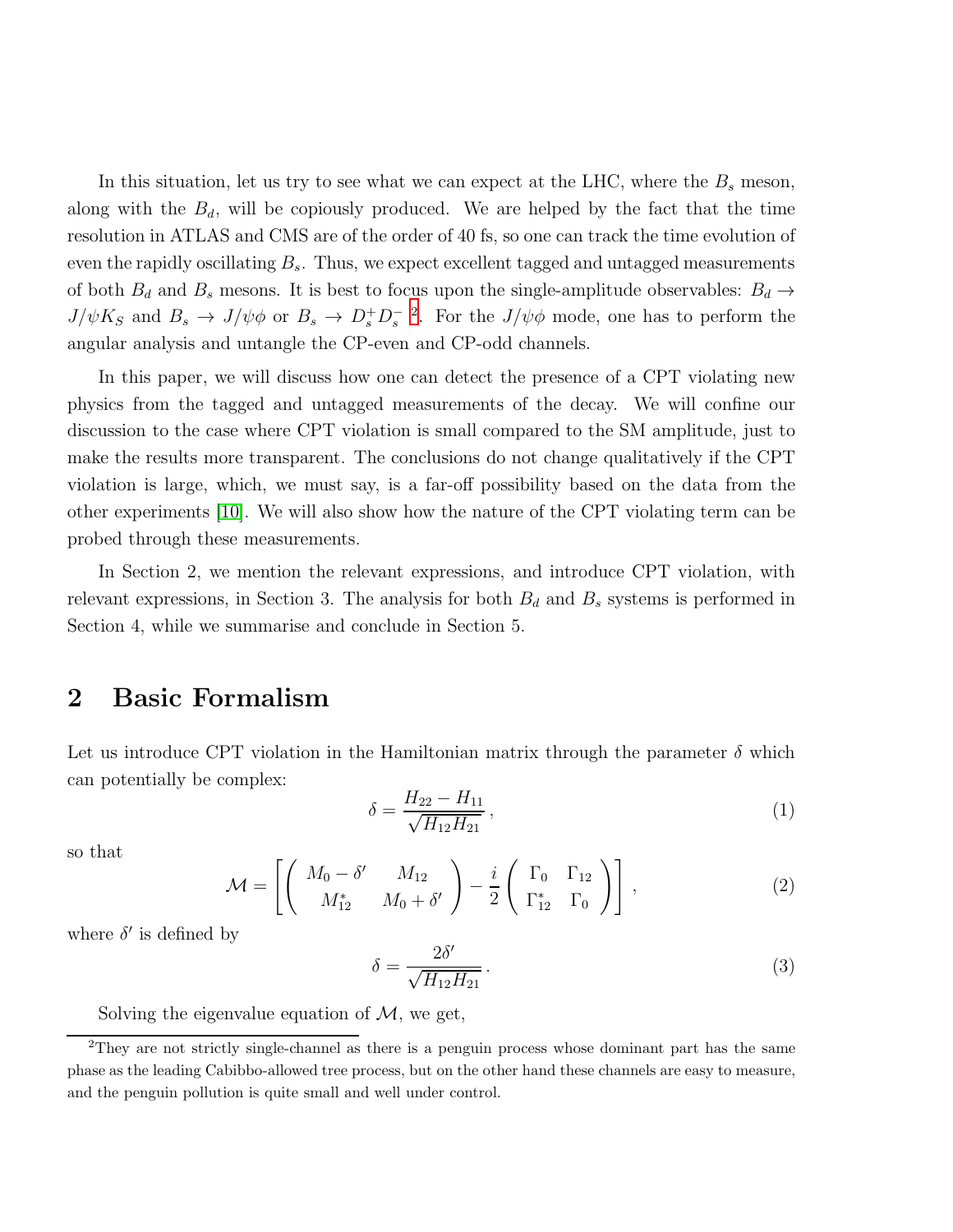$$
\lambda = \left(M_0 - \frac{i}{2}\Gamma_0\right) \pm H_{12}\alpha y
$$
\nor, 
$$
\lambda = \left[H_{11} + H_{12}\alpha\left(y + \frac{\delta}{2}\right)\right], \quad \left[H_{22} - H_{12}\alpha\left(y + \frac{\delta}{2}\right)\right],
$$
\n(4)

where  $y = \sqrt{1 + \frac{\delta^2}{4}}$  $\frac{\delta^2}{4}$  and  $\alpha = \sqrt{H_{21}/H_{12}}$ .

Hence, corresponding eigenvectors or the mass eigenstates are defined as

$$
\begin{array}{rcl}\n|B_H\rangle &=& p_1|B^0\rangle + q_1|\overline{B}^0\rangle, \\
|B_L\rangle &=& p_2|B^0\rangle - q_2|\overline{B}^0\rangle.\n\end{array} \tag{5}
$$

The normalisation satisfies

$$
|p_1|^2 + |q_1|^2 = |p_2|^2 + |q_2|^2 = 1.
$$
 (6)

Let us define,

<span id="page-3-0"></span>
$$
\eta_1 = \frac{q_1}{p_1} = \left(y + \frac{\delta}{2}\right)\alpha; \quad \eta_2 = \frac{q_2}{p_2} = \left(y - \frac{\delta}{2}\right)\alpha; \quad \omega = \frac{\eta_1}{\eta_2}.\tag{7}
$$

The convention of [\[10\]](#page-13-7) leads to  $z_0 = \delta/2$ , where  $z_0$  is a measure of CPT violation as used in [\[10\]](#page-13-7). The limits imply that  $|z_0| \ll 1$ . Even if the origin of CPT violation is something different, it is not unrealistic to assume  $|\delta| \ll 1$ .

One could even relax the assumption of  $H_{21} = H_{12}^*$ . However, there are two points that one must note. First, the effect of expressing  $H_{12} = h_{12} + \bar{\delta}$ ,  $H_{21} = h_{12}^* - \bar{\delta}$  appears as  $\bar{\delta}^2$ in  $\sqrt{H_{12}H_{21}}$ , the relevant expression in eq. (1), and can be neglected if we assume  $\bar{\delta}$  to be small. The second point, which is more important, is that CPT conservation constrains only the diagonal elements and puts no constraint whatsoever on the off-diagonal elements. It has been shown in [\[5,](#page-13-2) [7\]](#page-13-4) that  $H_{12} \neq H_{21}^*$  leads to T violation, and only  $H_{11} \neq H_{22}$  leads to unambiguous CPT violation. Thus, we will focus on the parametrization used in eqs. (1) and (2) to discuss the effects of CPT violation.

The time-dependent flavour eigenstates are given by

$$
\begin{array}{rcl}\n|B_q(t)\rangle & = & f_+(t)|B_q\rangle + \eta_1 f_-(t)|\overline{B_q}\rangle \\
|\overline{B_q}(t)\rangle & = & \frac{f_-(t)}{\eta_2}|B_q\rangle + \overline{f}_+(t)|\overline{B_q}\rangle \,,\n\end{array} \tag{8}
$$

where

<span id="page-3-1"></span>
$$
f_{-}(t) = \frac{1}{(1+\omega)} \left( e^{-i\lambda_1 t} - e^{-i\lambda_2 t} \right),
$$
  
\n
$$
f_{+}(t) = \frac{1}{(1+\omega)} \left( e^{-i\lambda_1 t} + \omega e^{-i\lambda_2 t} \right),
$$
  
\n
$$
\bar{f}_{+}(t) = \frac{1}{(1+\omega)} \left( \omega e^{-i\lambda_1 t} + e^{-i\lambda_2 t} \right).
$$
\n(9)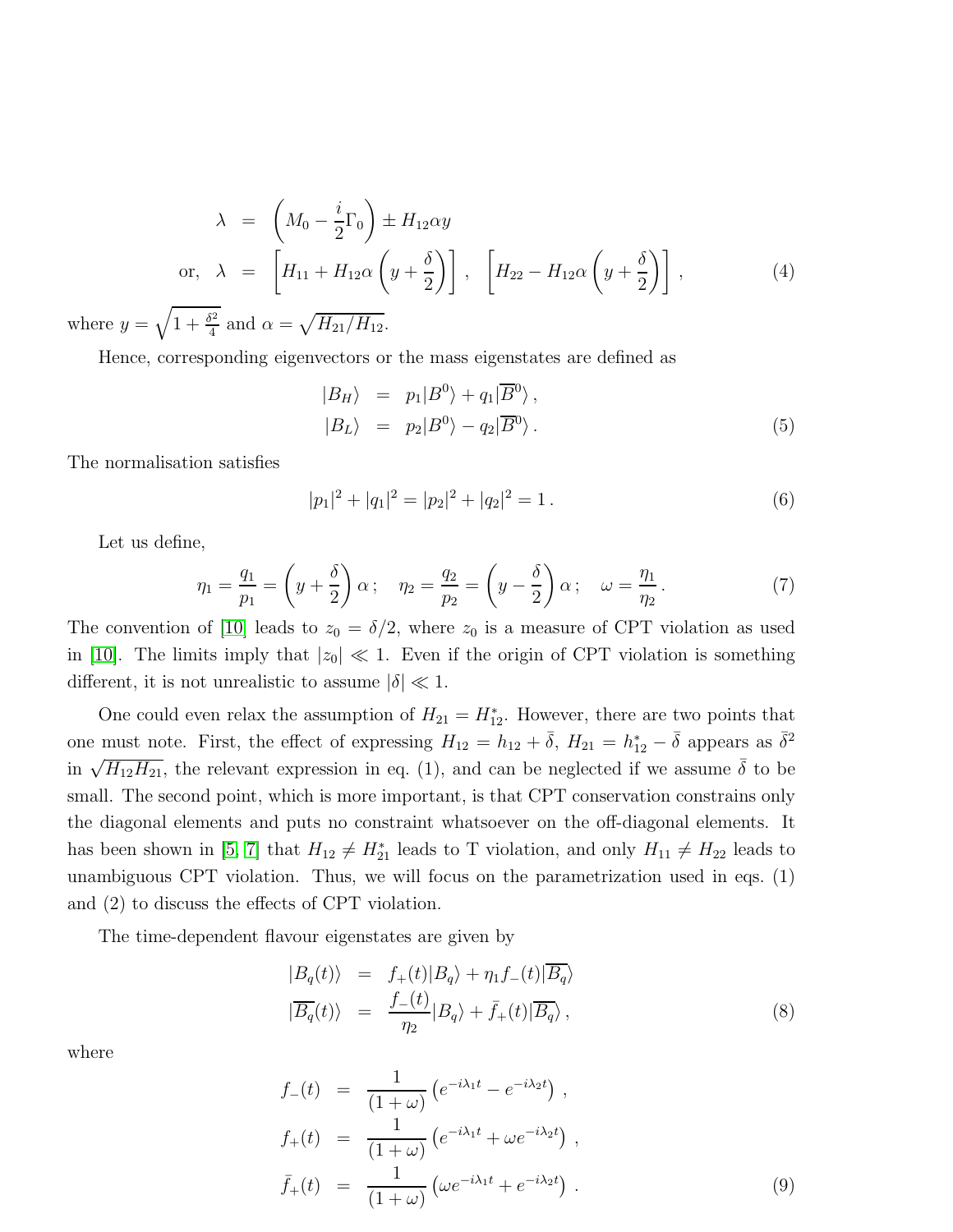So, the decay rate of the meson  $B_q$  at time  $t$  to a CP eigenstate  $f$  is given by

<span id="page-4-0"></span>
$$
\Gamma(B_q(t) \to f_{CP}) = \left[ |f_+(t)|^2 + |\xi_{f_1}|^2 |f_-(t)|^2 + 2 \text{Re} \left( \xi_{f_1} f_-(t) f_+^*(t) \right) \right] |A_f|^2,
$$
\n
$$
\Gamma(\overline{B_q}(t) \to f_{CP}) = \left[ |f_-(t)|^2 + |\xi_{f_2}|^2 |f_+(t)|^2 + 2 \text{Re} \left( \xi_{f_2} \overline{f}_+(t) f_-^*(t) \right) \right] \left| \frac{A_f}{\eta_2} \right|^2, \quad (10)
$$

where

$$
A_f = \langle f|H|B_q\rangle \,, \quad \bar{A}_f = \langle f|H|\overline{B_q}\rangle \,. \tag{11}
$$

Also,

$$
\xi_{f_1} = \eta_1 \frac{\bar{A}_f}{A_f}, \quad \xi_{f_2} = \eta_2 \frac{\bar{A}_f}{A_f}.
$$
\n(12)

In the SM, both are equal and  $\xi_{f1} = \xi_{f2} = \xi_f$ . For single-channel processes,  $|\xi_f| = 1$ .

Now using eq. [\(7\)](#page-3-0) and eq. [\(9\)](#page-3-1) one gets

<span id="page-4-1"></span>
$$
|f_{-}(t)|^{2} = \frac{2e^{-\Gamma t}}{|1+\omega|^{2}} \left[ \cosh\left(\frac{\Delta\Gamma t}{2}\right) - \cos(\Delta mt) \right],
$$
  
\n
$$
|f_{+}(t)|^{2} = \frac{e^{-\Gamma t}}{|1+\omega|^{2}} \left[ \cosh\left(\frac{\Delta\Gamma t}{2}\right)(1+|\omega|^{2}) + \sinh\left(\frac{\Delta\Gamma t}{2}\right)(1-|\omega|^{2}) + 2\text{Re}(\omega)\cos(\Delta mt) - 2\text{Im}(\omega)\sin(\Delta mt) \right],
$$
  
\n
$$
|\bar{f}_{+}(t)|^{2} = \frac{e^{-\Gamma t}}{|1+\omega|^{2}} \left[ \cosh\left(\frac{\Delta\Gamma t}{2}\right)(1+|\omega|^{2}) - \sinh\left(\frac{\Delta\Gamma t}{2}\right)(1-|\omega|^{2}) + 2\text{Re}(\omega)\cos(\Delta mt) + 2\text{Im}(\omega)\sin(\Delta mt) \right],
$$
  
\n
$$
f_{+}^{*}(t)f_{-}(t) = \frac{e^{-\Gamma t}}{|1+\omega|^{2}} \left[ \cosh\left(\frac{\Delta\Gamma t}{2}\right)(1-\omega^{*}) + \sinh\left(\frac{\Delta\Gamma t}{2}\right)(1+\omega^{*}) + \cos(\Delta mt)(-1+\omega^{*}) - i\sin(\Delta mt)(1+\omega^{*}) \right],
$$
  
\n
$$
\bar{f}_{+}(t)f_{-}^{*}(t) = \frac{e^{-\Gamma t}}{|1+\omega|^{2}} \left[ \cosh\left(\frac{\Delta\Gamma t}{2}\right)(\omega-1) + \sin(\frac{\Delta\Gamma t}{2})\left(1+\omega\right) + \cos(\Delta mt)(1-\omega) + i\sin(\Delta mt)(1+\omega) \right].
$$
  
\n(13)

Here,  $\Delta m$  and  $\Delta \Gamma$  are defined through;

$$
\lambda_1 - \lambda_2 = \Delta m + \frac{i}{2} \Delta \Gamma, \qquad (14)
$$

with

$$
\lambda_{(1,2)} = m_{(1,2)} - \frac{i}{2} \Gamma_{(1,2)} , \quad \Delta m = m_1 - m_2 , \quad \Delta \Gamma = \Gamma_2 - \Gamma_1 . \tag{15}
$$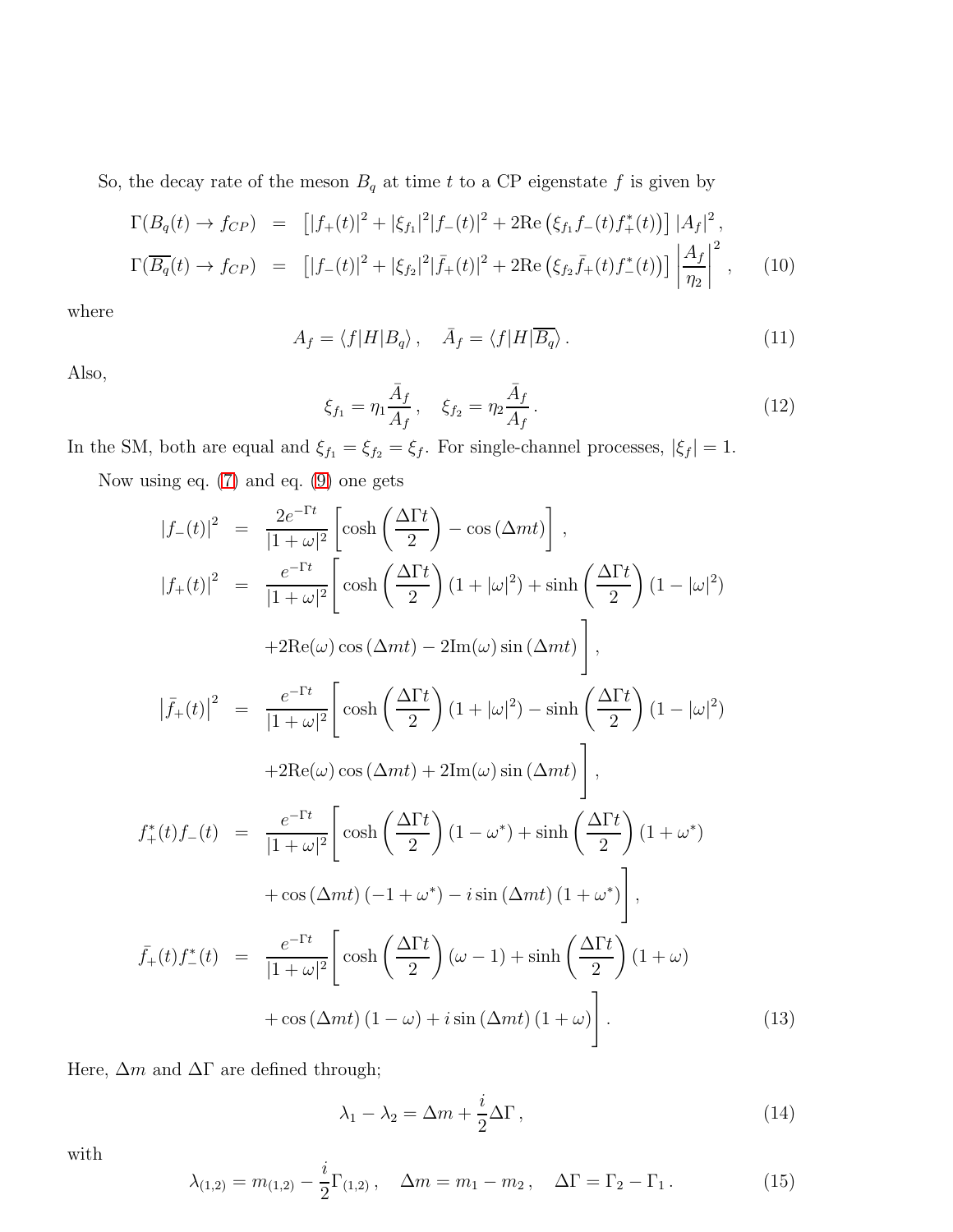# 3 Introducing CPT Violation

If we consider a time-independent CPT violation so that  $\delta$  is a constant, there are only two unknowns in the picture:  $\text{Re}(\delta)$  and  $\text{Im}(\delta)$ , over those in the SM. We will try to see how one can extract informations about them. For our analysis, let us take  $\delta$  to be complex; it will be straightforward to go to the simpler limiting cases where  $\delta$  is purely real or imaginary. For example, if the width difference  $\Delta\Gamma$  is much smaller than  $\Delta m$ , the model of [\[10\]](#page-13-7) makes  $\delta$  completely real.

When  $B_q$  and  $\bar{B}_q$  are produced in equal numbers, the untagged decay rate can be defined as

$$
\Gamma_U[f, t] = \Gamma(B_q(t) \to f) + \Gamma(\bar{B}_q(t) \to f), \qquad (16)
$$

using the above expression one could define the branching fraction as

<span id="page-5-0"></span>
$$
Br[f] = \frac{1}{2} \int_0^\infty dt \, \Gamma[f, t]. \tag{17}
$$

The above equation is useful to fix the overall normalization.

We assume,  $\delta \ll 1$  and expand any function  $f(\delta)$  using Taylor series expansion and drop all the terms  $\mathcal{O}(\delta^n)$  for  $n > 2$ . From eq. [\(16\)](#page-5-0), eq. [\(10\)](#page-4-0) and eq. [\(13\)](#page-4-1) we will get the untagged decay rate for the decay  $B_q \to f$ ,

$$
\Gamma_U[f,t] = |A_f|^2 e^{-\Gamma_q t} \left[ \left\{ (1+|\xi_f|^2)(1+\frac{(\text{Im}(\delta))^2}{4}) - \text{Im}(\delta)\text{Im}(\xi_f) \right\} \cosh\left(\frac{\Delta \Gamma_q t}{2}\right) \right. \\
\left. - \left\{ (1+|\xi_f|^2)\frac{(\text{Im}(\delta))^2}{4} - \text{Im}(\delta)\text{Im}(\xi_f) \right\} \cos(\Delta m_q t) \right. \\
\left. + \left\{ 2\text{Re}(\xi_f) - \frac{1}{2}(1-|\xi_f|^2)\text{Re}(\delta) - \frac{1}{4}\text{Re}(\xi_f)((\text{Re}(\delta))^2 - (\text{Im}(\delta))^2) \right\} \times \sinh\left(\frac{\Delta \Gamma_q t}{2}\right) - \frac{1}{2}\text{Im}(\delta) \left\{ (1-|\xi_f|^2) + \text{Re}(\delta)\text{Re}(\xi_f) \right\} \sin(\Delta m_q t) \right].
$$
 (18)

Thus, for the  $B_s$  system, where the hyperbolic functions are not negligible, we get (keep-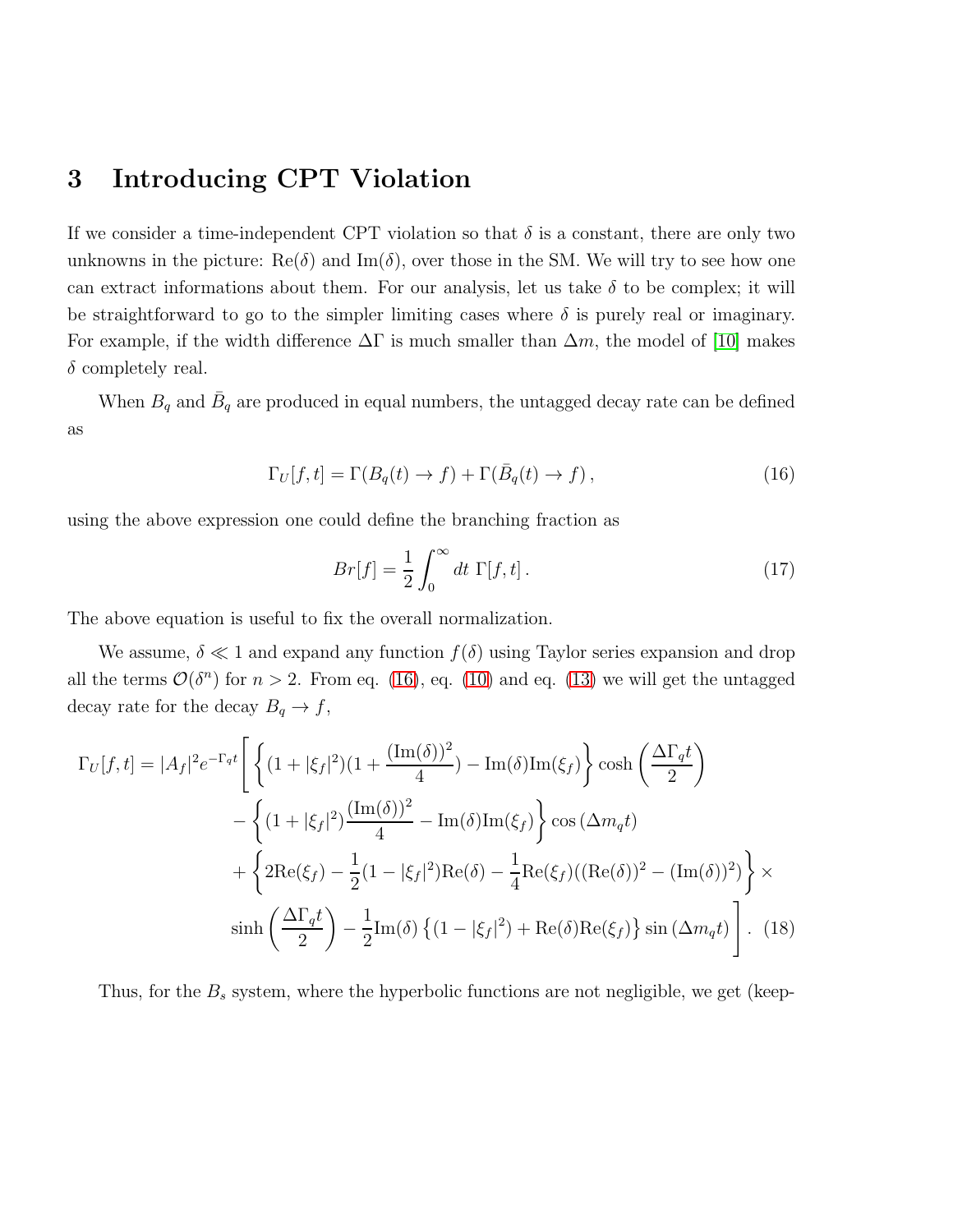ing up to first order of terms in  $\Delta\Gamma_s$ ):

$$
Br[f] = \frac{1}{2} \int_0^\infty dt \ \Gamma[f, t]
$$
  
=  $\frac{|A_f|^2}{2} \left[ \frac{1}{\Gamma_s} \left\{ (1 + |\xi_f|^2)(1 + \frac{(\text{Im}(\delta))^2}{4}) - \text{Im}(\delta)\text{Im}(\xi_f) \right\} \right.\n - \frac{\Gamma_s}{(\Delta m)^2 + (\Gamma_s)^2} \left\{ (1 + |\xi_f|^2) \frac{(\text{Im}(\delta))^2}{4} - \text{Im}(\delta)\text{Im}(\xi_f) \right\}\n + \frac{\Delta \Gamma_s}{2(\Gamma_s)^2} \left\{ 2\text{Re}(\xi_f) - \frac{1}{2}(1 - |\xi_f|^2)\text{Re}(\delta) - \frac{1}{4}\text{Re}(\xi_f)((\text{Re}(\delta))^2 - (\text{Im}(\delta))^2) \right\}\n - \frac{1}{2}\text{Im}(\delta) \left\{ (1 - |\xi_f|^2) + \text{Re}(\delta)\text{Re}(\xi_f) \right\} \frac{\Delta m}{(\Delta m)^2 + (\Gamma_s)^2}$ (19)

Theoretically, one can obtain the coefficients of the trigonometric and the hyperbolic terms by fitting the untagged decay rate. In actual cases this is a difficult task. However, there is one other observable which may help us. Before we go to that, let us note that the above expression is further simplified in the following four cases.

- <span id="page-6-1"></span>• For the  $B_d$  system: We can neglect  $\Delta\Gamma_d$  so that the cosh term is unity and the sinh term is zero. Thus, there are only two time-dependent terms,  $\cos(\Delta mt)$  and  $\sin(\Delta mt)$ , and the fitting is easier. Note that  $\Delta\Gamma_d$  is measured to be small, so we need not consider the case where it is enhanced to a significant value because of the CPT violation. In fact, if  $\delta$  is small,  $\Delta\Gamma_d$  is bound to be that coming from the SM, as the correction is proportional only to  $\delta^2$  and higher.
- For one-amplitude processes: We can put  $|\xi_f| = 1$ , and only one of  $\text{Re}(\xi_f)$  and  $\text{Im}(\xi_f)$ remains a free parameter <sup>[3](#page-6-0)</sup>.
- For  $\delta$  being either purely real or purely imaginary: The expressions are straightforward. For example, if  $\delta$  is purely real, there is no trigonometric dependence on the untagged rate.
- Finally, for  $|\delta| \ll 1$ : We can neglect terms higher than linear in either Re( $\delta$ ) or Im( $\delta$ ) in eq. [\(19\)](#page-6-1). This is expected to be the case according to [\[10\]](#page-13-7). For example, the expression for the branching fraction for a one-amplitude process simplifies to

$$
Br[f] = \frac{|A_f|^2}{2} \left[ \frac{1}{\Gamma_s} \left\{ 2 - \text{Im}(\delta) \text{Im}(\xi_f) \right\} + \frac{\Gamma_s}{(\Delta m)^2 + (\Gamma_s)^2} \text{Im}(\delta) \text{Im}(\xi_f) + \frac{\Delta \Gamma_s}{(\Gamma_s)^2} \text{Re}(\xi_f) \right].
$$
\n(20)

<span id="page-6-0"></span> ${}^{3}\xi_{f}$  is a SM quantity, so it is theoretically calculable, but it may also contain other new physics which is CPT conserving, so it is better to obtain both real and imaginary parts of  $\xi_f$  and check whether  $|\xi_f| = 1$ .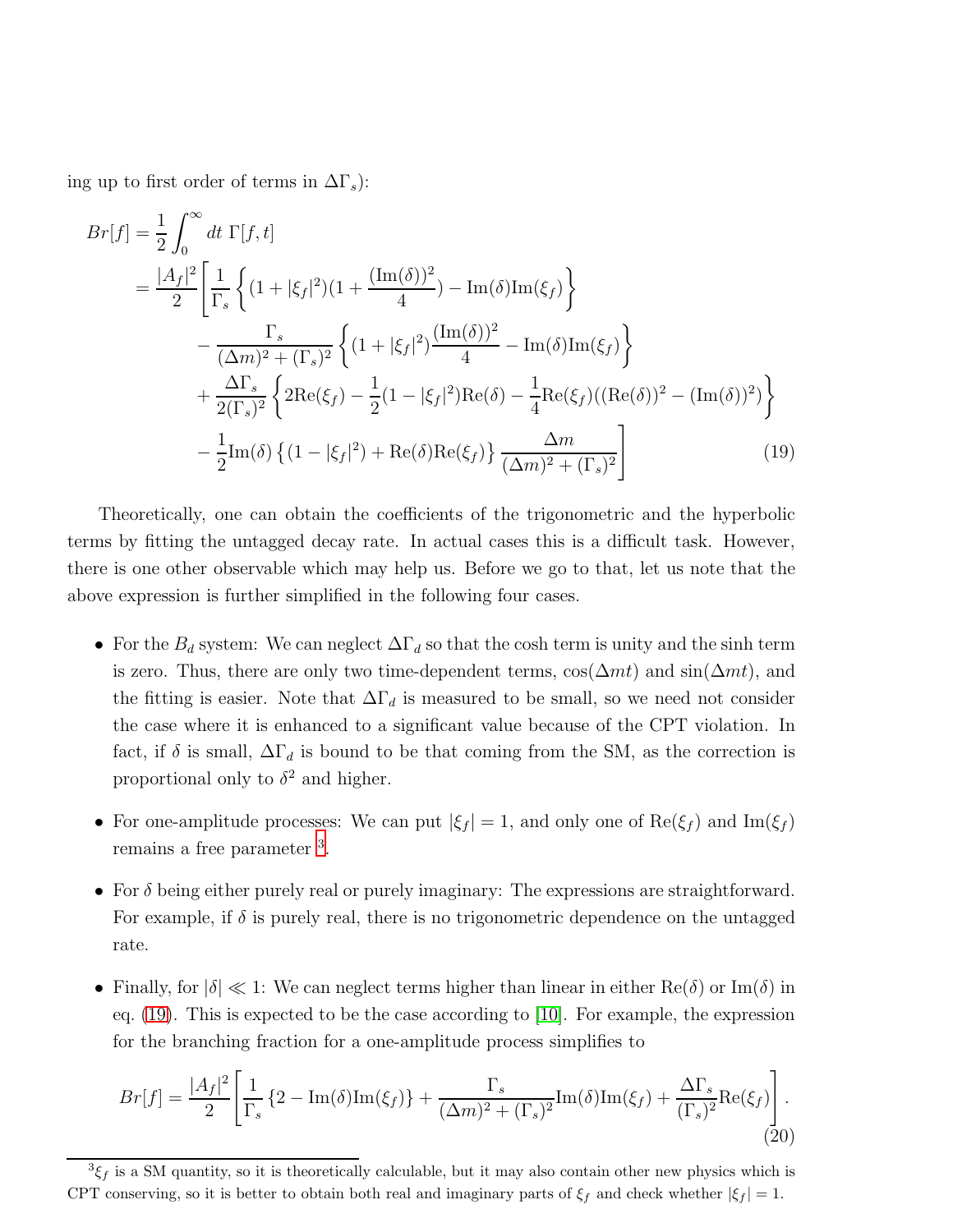One can also tag the B mesons and define a tagged decay rate asymmetry

$$
\Gamma_T[f,t] = \Gamma(B_q(t) \to f) - \Gamma(\bar{B}_q(t) \to f)
$$
  
\n
$$
= |A_f|^2 e^{-\Gamma_q t} \left[ \left\{ (1 - |\xi_f|^2) \frac{(\text{Re}(\delta))^2}{4} - \text{Re}(\delta) \text{Re}(\xi_f) \right\} \cosh\left(\frac{\Delta \Gamma_q t}{2}\right) \right. \n+ \left\{ (1 - |\xi_f|^2)(1 - \frac{(\text{Re}(\delta))^2}{4}) + \text{Re}(\delta) \text{Re}(\xi_f) \right\} \cos(\Delta m_q t) \right. \n- \frac{1}{2} \text{Re}(\delta) \left\{ (1 + |\xi_f|^2) - \text{Im}(\delta) \text{Im}(\xi_f) \right\} \sinh\left(\frac{\Delta \Gamma_q t}{2}\right) + \left\{ 2 \text{Im}(\xi_f) \right. \n- \frac{1}{2} \text{Im}(\delta) (1 + |\xi_f|^2) - \frac{1}{4} \text{Im}(\xi_f) ((\text{Re}(\delta))^2 - (\text{Im}(\delta))^2) \right\} \sin(\Delta m_q t) \right]. \tag{21}
$$

Note that (i) for  $\text{Re}(\delta) = \text{Im}(\delta) = 0$ , this reverts back to the SM expression, as it should, and (ii) If  $|\delta| \ll 1$  and  $\Delta \Gamma / \Gamma \ll 1$  as in the  $B_d$  system, the tagged rate can measure both  $\text{Re}(\delta)$  and  $\text{Im}(\delta)$ .

For one-amplitude processes with  $|\delta| \ll 1$ , one may write a simplified expression:

<span id="page-7-0"></span>
$$
\Gamma_U[f, t] = |A_f|^2 e^{-\Gamma_q t} \left[ (2 - \text{Im}(\delta) \text{Im}(\xi_f)) \cosh\left(\frac{\Delta \Gamma_q t}{2}\right) \right]
$$
  
+ 
$$
\text{Im}(\delta) \text{Im}(\xi_f) \cos(\Delta m_q t) + 2 \text{Re}(\xi_f) \sinh\left(\frac{\Delta \Gamma_q t}{2}\right) \right],
$$
  

$$
\Gamma_T[f, t] = |A_f|^2 e^{-\Gamma_q t} \left[ -\text{Re}(\delta) \text{Re}(\xi_f) \cosh\left(\frac{\Delta \Gamma_q t}{2}\right) + \text{Re}(\delta) \text{Re}(\xi_f) \cos(\Delta m_q t) \right]
$$
  
- 
$$
\text{Re}(\delta) \sinh\left(\frac{\Delta \Gamma_q t}{2}\right) + \{2 \text{Im}(\xi_f) - \text{Im}(\delta)\} \sin(\Delta m_q t) \right].
$$
 (22)

It is clear from eq. [\(22\)](#page-7-0) how one can extract  $\text{Re}(\delta)$  and  $\text{Im}(\delta)$  by comparing the untagged and tagged analyses. Suppose we<br>consider the  $B_s$  system where  $\Delta\Gamma_s$  is non-negligible. The coefficient of the sinh term in  $\Gamma_T$  gives Re( $\delta$ ). However, there is an overall normalisation uncertainty given by  $|A_f|^2$ . To remove this, one can consider a combined study of the coefficients of sinh  $\left(\frac{\Delta\Gamma_s t}{2}\right)$  and cos  $(\Delta m_s t)$  from the untagged and tagged decay rates respectively; their ratio allows for a clean extraction of  $\text{Re}(\delta)$ . On the other hand, the ratio of the coefficients of cos( $\Delta m_s t$ ) in  $\Gamma_U$  and sin( $\Delta m_s t$ ) in  $\Gamma_T$  gives a clean measurement of Im( $\delta$ ), as  $\text{Im}(\xi_f)$  is known from the SM dynamics. A further check about the one-amplitude nature is provided from  $|\text{Re}(\xi_f)|^2 + |\text{Im}(\xi_f)|^2 = 1$ . In fact, as long as  $\delta$  is small, one can extract both  $\text{Re}(\delta)$  and  $\text{Im}(\delta)$  even if  $|\xi_f| \neq 1$ , from the coefficients of the sine, cosine, and hyperbolic sine terms in  $\Gamma_U$  and  $\Gamma_T$ .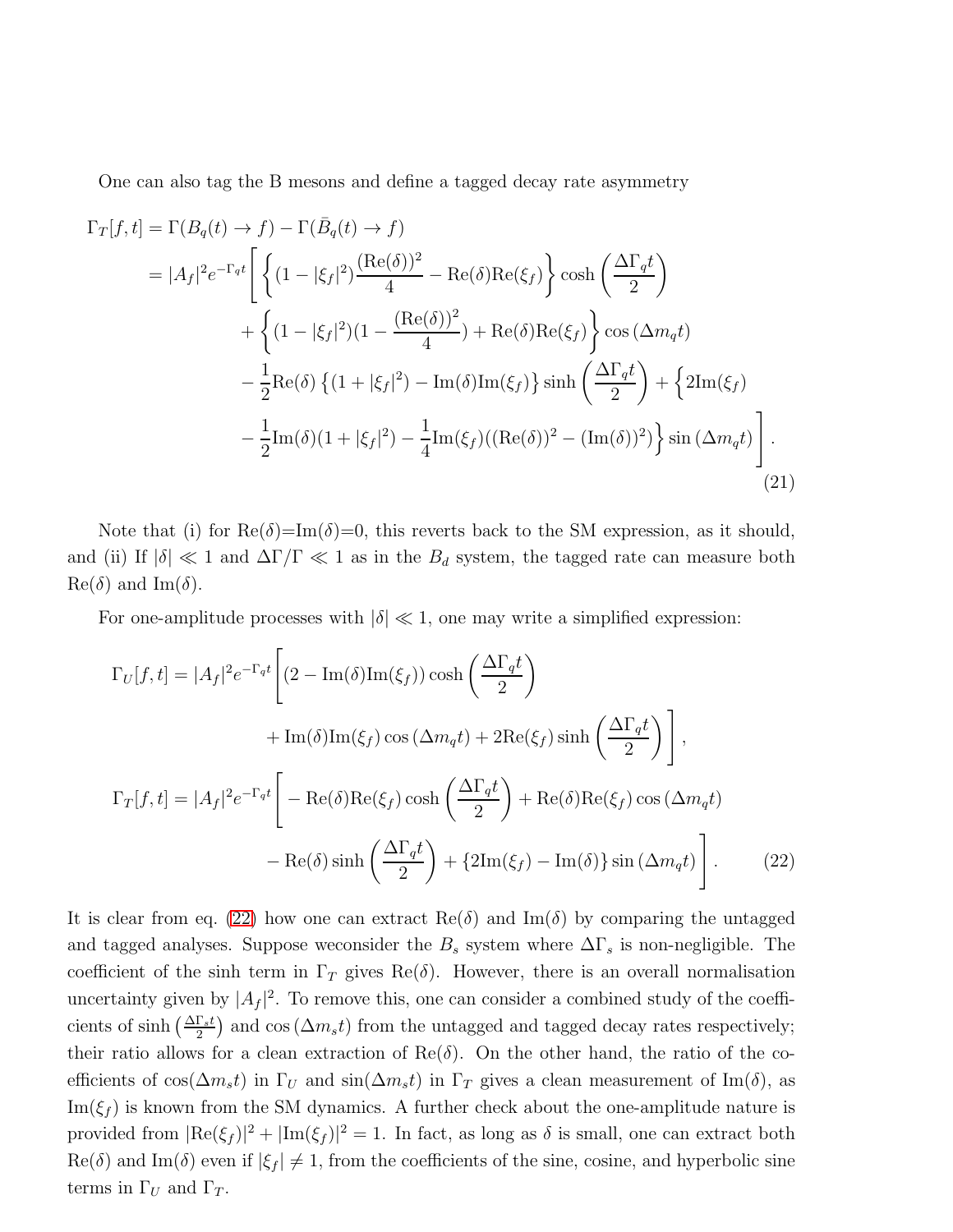One may also define the time-dependent CPT asymmetry as

$$
A_{CPT}(f,t) = \frac{\Gamma_T[f,t]}{\Gamma_U[f,t]} = \frac{\Gamma(B_q(t) \to f) - \Gamma(\bar{B}_q(t) \to f)}{\Gamma(B_q(t) \to f) + \Gamma(\bar{B}_q(t) \to f)},
$$
\n(23)

and the time-independent CPT asymmetry as

$$
A_{CPT}(f) = \frac{\int_0^\infty dt \ \Gamma_T[f, t]}{\int_0^\infty dt \ \Gamma_U[f, t]} = \frac{\int_0^\infty dt \ [\Gamma(B_q(t) \to f) - \Gamma(\bar{B}_q(t) \to f)]}{\int_0^\infty dt \ [\Gamma(B_q(t) \to f) + \Gamma(\bar{B}_q(t) \to f)]}.
$$
(24)

This goes to the usual CP asymmetry  $A_{CP}$  if  $\delta = 0$ ; thus, any deviation from the expected CP asymmetry calculated from the SM would signal new physics, but one must check all the boxes to pinpoint the nature of the new physics. For example, there would not be any change in the semileptonic CP asymmetry if the new physics is only CPT violating in nature.

## 4 Analysis

There are five a priori unknowns:  $\text{Re}(\delta)$ ,  $\text{Im}(\delta)$ ,  $\text{Re}(\xi_f)$ ,  $\text{Im}(\xi_f)$ , and  $|A_f|^2$ . For a oneamplitude process  $|\xi_f|^2 = 1$  and the number of unknowns reduce to four. The tagged and untagged decay rates, the branching fraction, and the time-independent CPT asymmetry would provide informations on all of these unknowns. Assuming the CPT-conserving physics to be purely that of the SM, one may calculate  $\xi_f$  following the CKM picture. In the analysis that follows, we take  $\xi_f$  to be known from the SM. We would like to point out the following features.

- The overall amplitude  $|A_f|^2$  cancels in the CPT asymmetry. This, therefore, is going to be the observable one needs to measure most precisely.
- It is enough to measure the coefficients of the trigonometric terms only. For the  $B_d$ system,  $\Delta\Gamma_d$  is small anyway, and for the  $B_s$  system,  $\Delta\Gamma_s$  has a large theoretical uncertainty.
- The analysis holds even if the process under consideration is not a one-amplitude process. In fact, one may check whether there is a second CPT conserving new physics amplitude just by looking at the extracted values of  $\text{Re}(\xi_f)$  and  $\text{Im}(\xi_f)$ .
- The coefficient of  $\sin(\Delta m_q t)$  in the expression for the tagged decay rate  $\Gamma_T$  gives the mixing phase in the box diagram. Thus,  $\text{Im}(\delta)$  may be constrained by the CP asymmetry measurements in the  $B_d$  system. On the other hand, even those constrained values generate a large mixing phase for the  $B<sub>s</sub>$  system compatible with the CDF data.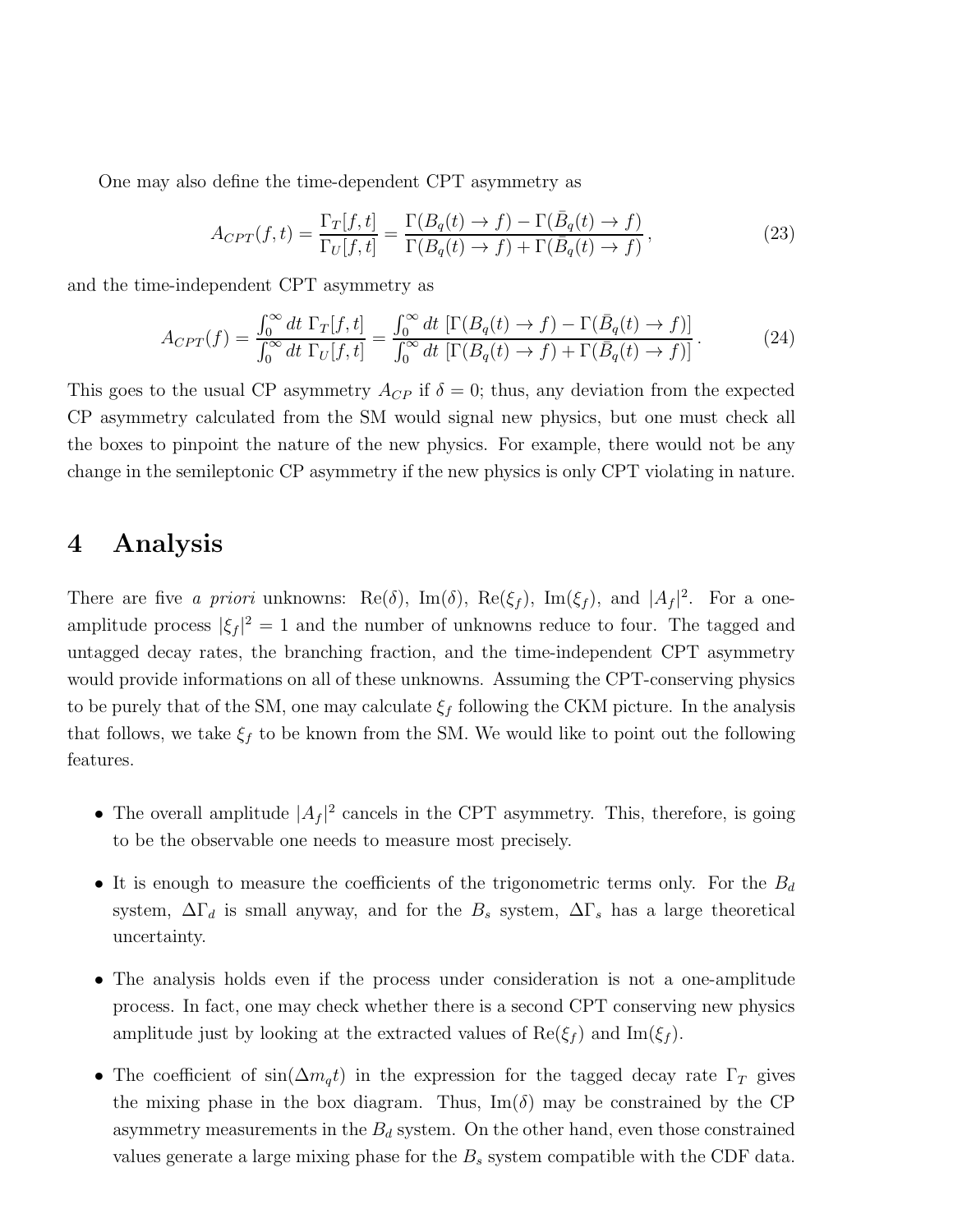# 4.1 The  $B_s$  system

For the  $B_s$  system, we take

$$
\Delta m_s = 17.77 \pm 0.12 \text{ps}^{-1}, \ \Delta \Gamma_s = 0.096 \pm 0.039 \text{ps}^{-1}, \ \frac{\Delta \Gamma_s}{\Gamma_s} = 0.147 \pm 0.060,
$$
  

$$
\frac{1}{\Gamma_s} = 1.530 \pm 0.009 \text{ps}, \ \text{Re}(\xi_f) = 0.99, \ \text{Im}(\xi_f) = -0.04.
$$
 (25)

In figure [1,](#page-9-0) we show the variation of  $A_{CPT}$  with  $\text{Re}(\delta)$ . For our analysis, we take both



<span id="page-9-0"></span>Figure 1: Variation of  $A_{CPT}$  with  $\text{Re}(\delta)$  for the  $B_s$  system. The three lines, from top to bottom, are for Im( $\delta$ ) = -0.1, 0 and 0.1 respectively.

 $|\text{Re}(\delta)|, |\text{Im}(\delta)| < 0.1$ , which is consistent with [\[10\]](#page-13-7). The variation of  $A_{CPT}$  with  $\Delta m_s$  and  $\Delta\Gamma_s$  is negligible, of the order of 0.2%, so we fix them to their respective central values. Effects of  $\delta$  in both  $\Delta m_s$  and  $\Delta \Gamma_s$  are quadratic in  $\delta$ , and hence we can use the SM values for them. In fact,  $A_{CPT}$  does not depend significantly on the choice of Im( $\delta$ ) either; the variation is less than 1%. This is due to the fact that here,  $|\text{Im}(\xi_f)| \ll |\text{Re}(\xi_f)|$  and hence the coefficient of Re $(\delta)$  is much greater than the coefficient of Im $(\delta)$  in the expression of  $A_{CPT}$ . This feature does not hold for the  $B_d$  system. Note that  $A_{CPT}$  clearly gives the sign of Re(δ). The small nonzero value of  $A_{CPT}$  for  $\delta = 0$  indicates the small mixing phase in the  $B_s^0 - \overline{B_s}^0$  box diagram. However, the apparent phase, i.e., the coefficient of sin $(\Delta m_s t)$ , can increase with  $\text{Im}(\delta)$ , as can be seen from figure [2.](#page-10-0)

#### 4.2 The  $B_d$  system

The inputs that we use for the  $B_d$  system are

$$
\Delta m_d = 0.507 \text{ps}^{-1}, \ \Delta \Gamma_d = 0, \ \text{Re}(\xi_f) = 0.72, \ \text{Im}(\xi_f) = 0.695 \,. \tag{26}
$$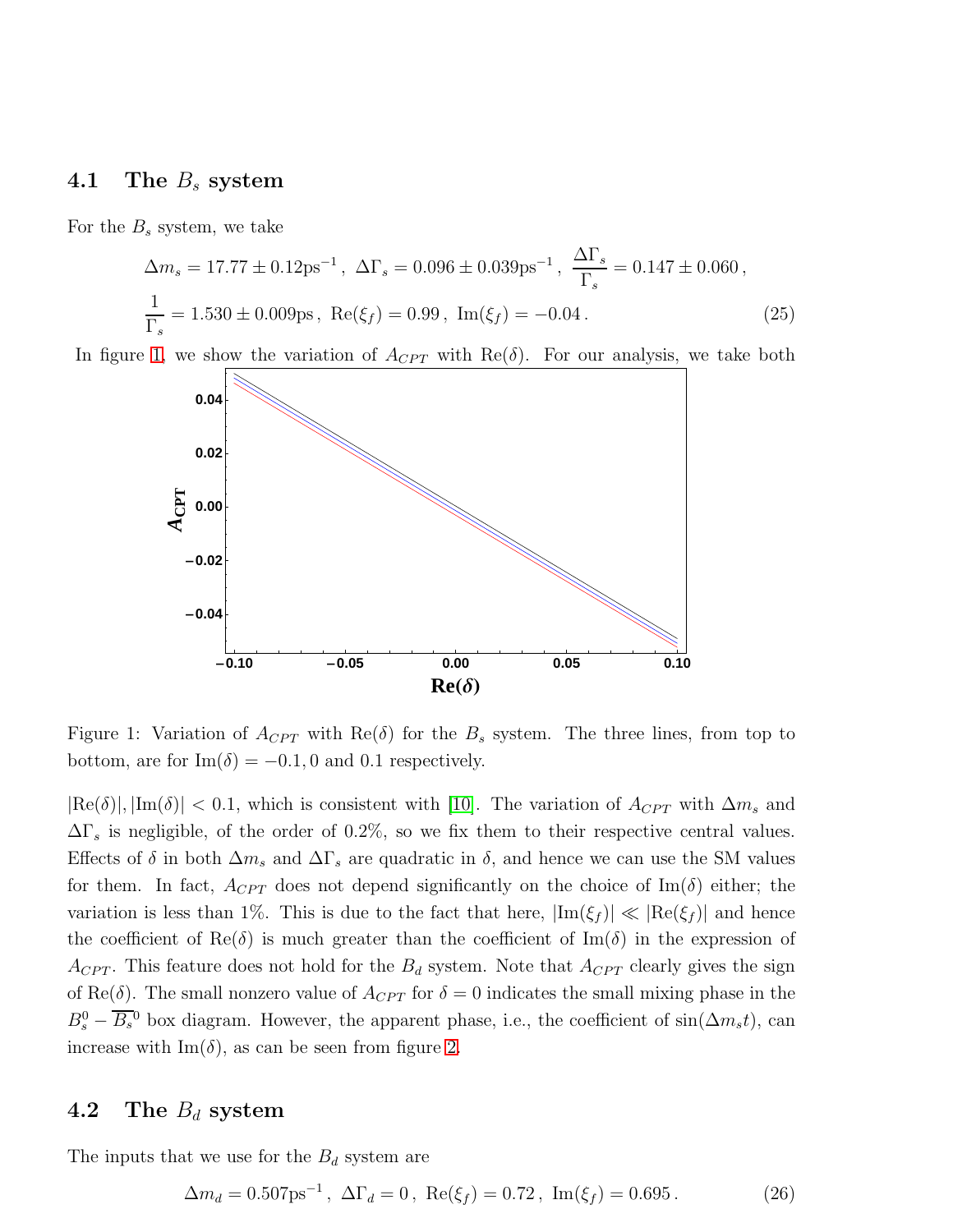

<span id="page-10-0"></span>Figure 2: Variation of  $\sin(2\beta_s)$  with  $\text{Im}(\delta)$ .

This follows from the CKM expectation of  $\sin(2\beta_d) = 0.695 \pm 0.020$ . The constraint on  $\delta$ comes from the measurement of  $\sin(2\beta_d)$  in the  $b \to c\bar{c}s$  channel:  $0.668 \pm 0.028$  [\[15\]](#page-13-12)<sup>[4](#page-10-1)</sup>. Again, we can fix  $\Delta m_d$  at its central value. This time, due to the comparable values of  $\text{Re}(\xi_f)$  and Im( $\xi_f$ ),  $A_{CPT}$  is sensitive to both Re( $\delta$ ) and Im( $\delta$ ). The variations are shown in figure [3](#page-11-0) for three values of Im( $\delta$ ) and figure [4](#page-11-1) for three values of Re( $\delta$ ). It turns out that  $A_{CPT}$  is always positive for  $\text{Re}(\delta)$ , Im( $\delta$ ) < 1; this is a consistency check for the CPT violation. Note that the measured value of  $\sin(2\beta_d)$  can go down from its CKM expectation for  $\text{Im}(\delta) > 0$ , in fact, for Im( $\delta$ )  $\approx 0.07$ ,  $\sin(2\beta_d) \approx 0.66$ , as can be seen from figure [5.](#page-12-2) While this value of  $\text{Im}(\delta)$  generates a mixing phase for the  $B_s$  system that is consistent with the CDF and D0 measurements at  $1\sigma$ , one must remember that  $\delta$  need not be a flavour-blind parameter.

## 5 Summary and Conclusions

We have investigated the possibility of CPT violation in neutral B systems. CPT is a symmetry that is expected to be exact and the violation, even if it exists, should be quite small. However, it is possible to measure even a small CPT violation from the tagged and untagged decay rates of the neutral B mesons. In particular, for single-amplitude decay channels, the coefficients of the trigonometric terms  $sin(\Delta mt)$  and  $cos(\Delta mt)$  can effectively pinpoint the nature of the CPT violating parameter  $\delta$ . This is an interesting possibility for

<span id="page-10-1"></span><sup>&</sup>lt;sup>4</sup>We do not take the measurements coming from  $b \rightarrow s$  penguin channels because of their inherent uncertainties.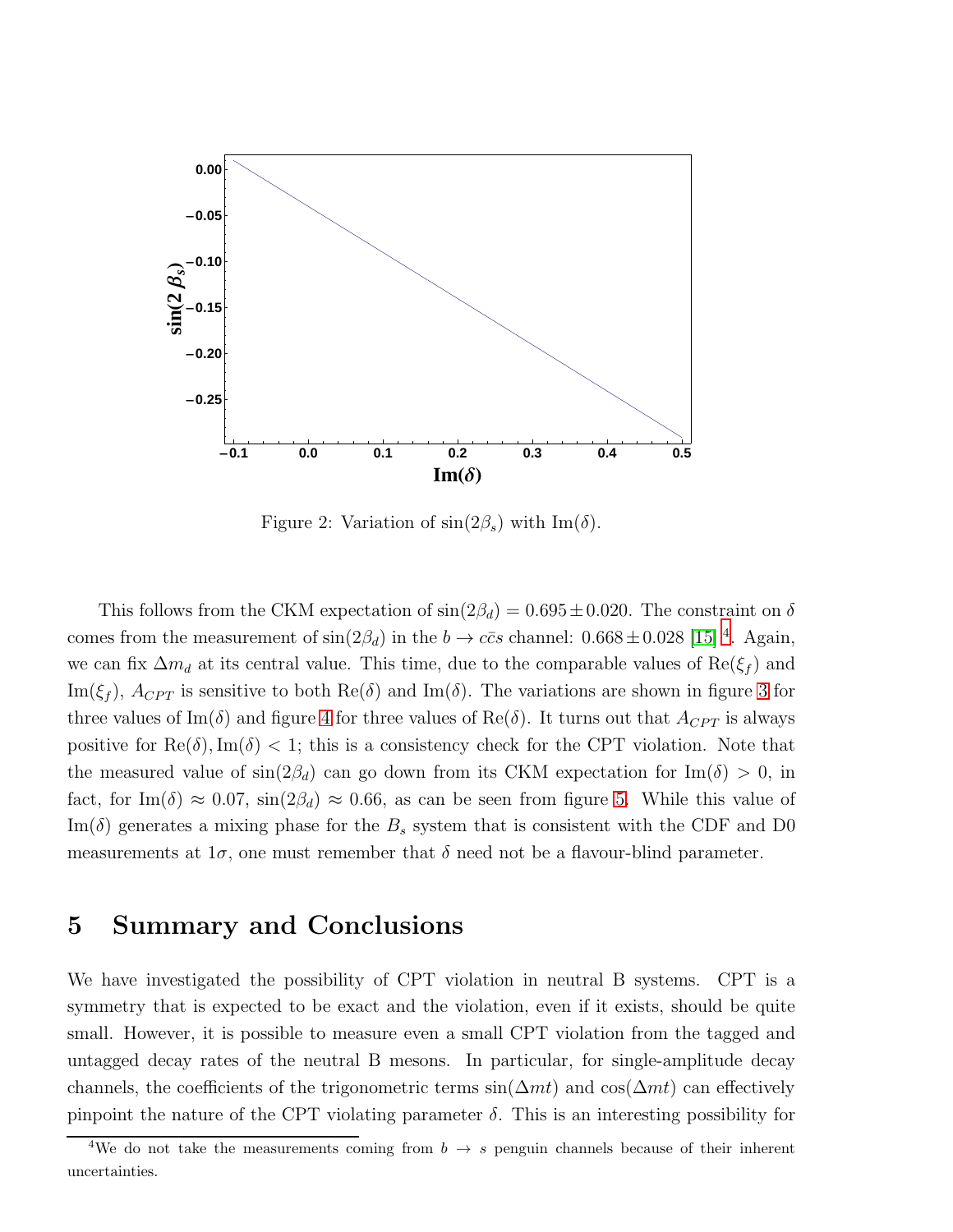

<span id="page-11-0"></span>Figure 3: Variation of  $A_{CPT}$  with  $\text{Re}(\delta)$  for the  $B_d$  system. The three lines, from top to bottom, are for  $\text{Im}(\delta) = -0.1, 0$  and 0.1 respectively.



<span id="page-11-1"></span>Figure 4: Variation of  $A_{CPT}$  with Im( $\delta$ ) for the  $B_d$  system. The three lines, from top to bottom, are for  $\text{Re}(\delta) = -0.1, 0$  and 0.1 respectively.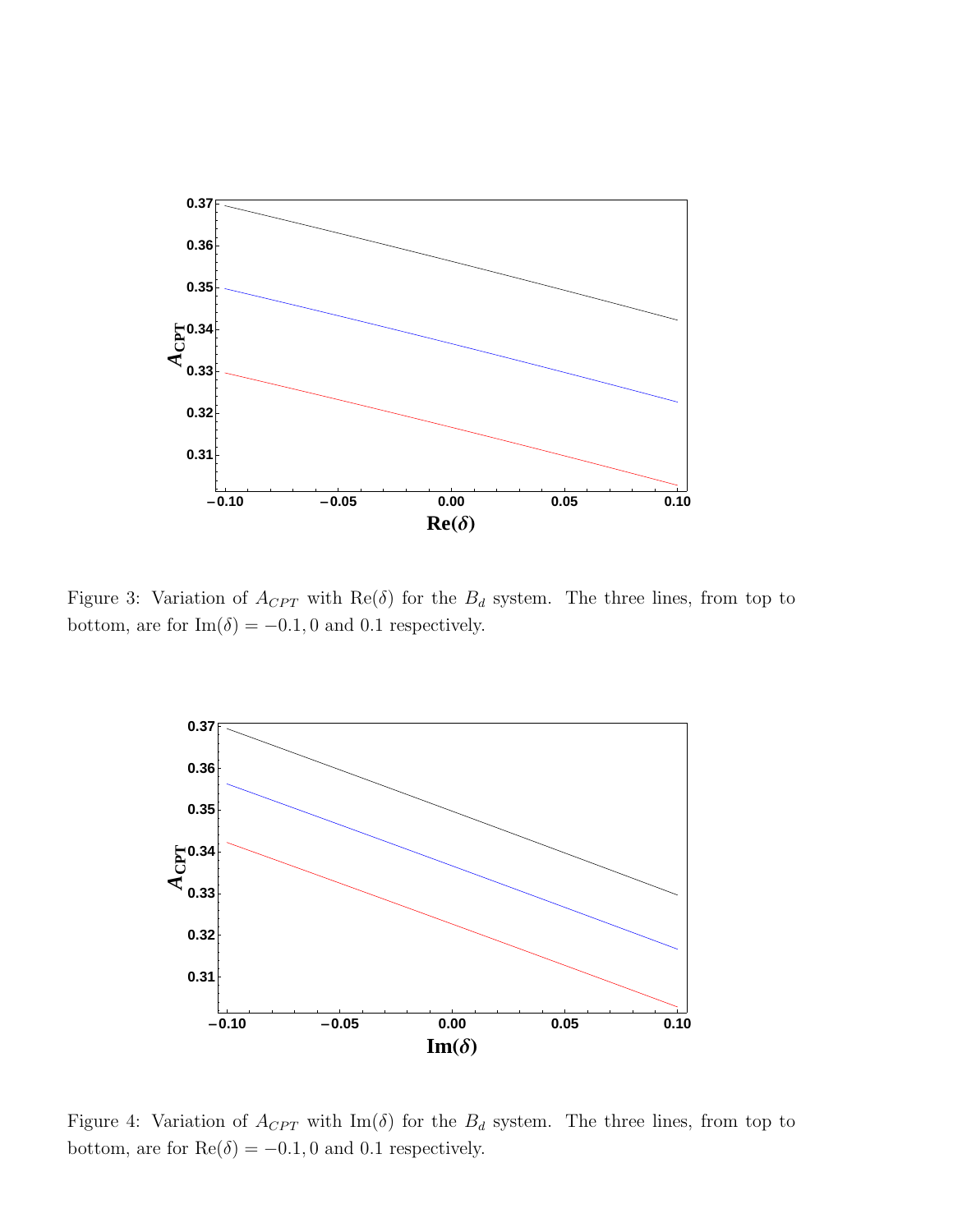

<span id="page-12-2"></span>Figure 5: Variation of  $\sin(2\beta_d)$  with  $\text{Im}(\delta)$ .

the decays  $B_s \to D_s^+ D_s^-$  and  $B_s \to J/\psi \phi$  (with an angular analysis). Even a small CPT violation, allowed by the mixing constraints for the  $B_d$  system, can make the  $B_s$  mixing phase more compatible with the Tevatron measurements, at the level of about  $1\sigma$ . On the other hand CPT violation should not affect the semileptonic CP asymmetries, as the corrections are quadratic in nature, and expected to be negligible for small  $\delta$ . Thus, a correlated study of the CP asymmetries in  $B_s \to J\psi\phi$  and  $B_s \to D_s^+D_s^-$  vis-a-vis  $B_s \to D_s\ell\nu$  might be useful to pinpoint the CPT violating effects. This, we feel, is something that the experimentalists should look for in the coming years at the LHC.

#### Acknowledgements

SKP acknowledges CSIR, Govt. of India, for a research fellowship. SN would like to thank Ulrich Nierste for useful discussions. His work is supported by a European Community's Marie-Curie Research Training Network under contract MRTN-CT-2006-035505 "Tools and Precision Calculations for Physics Discoveries at Colliders". The work of AK was supported by BRNS, Govt. of India; CSIR, Govt. of India; and the DRS programme of the University Grants Commission.

# <span id="page-12-0"></span>References

- <span id="page-12-1"></span>[1] V. Alan Kostelecky and N. Russell, [arXiv:0801.0287](http://arxiv.org/abs/0801.0287) [hep-ph].
- [2] M. Kobayashi and A.I. Sanda, Phys. Rev. Lett. 69, 3139 (1992).